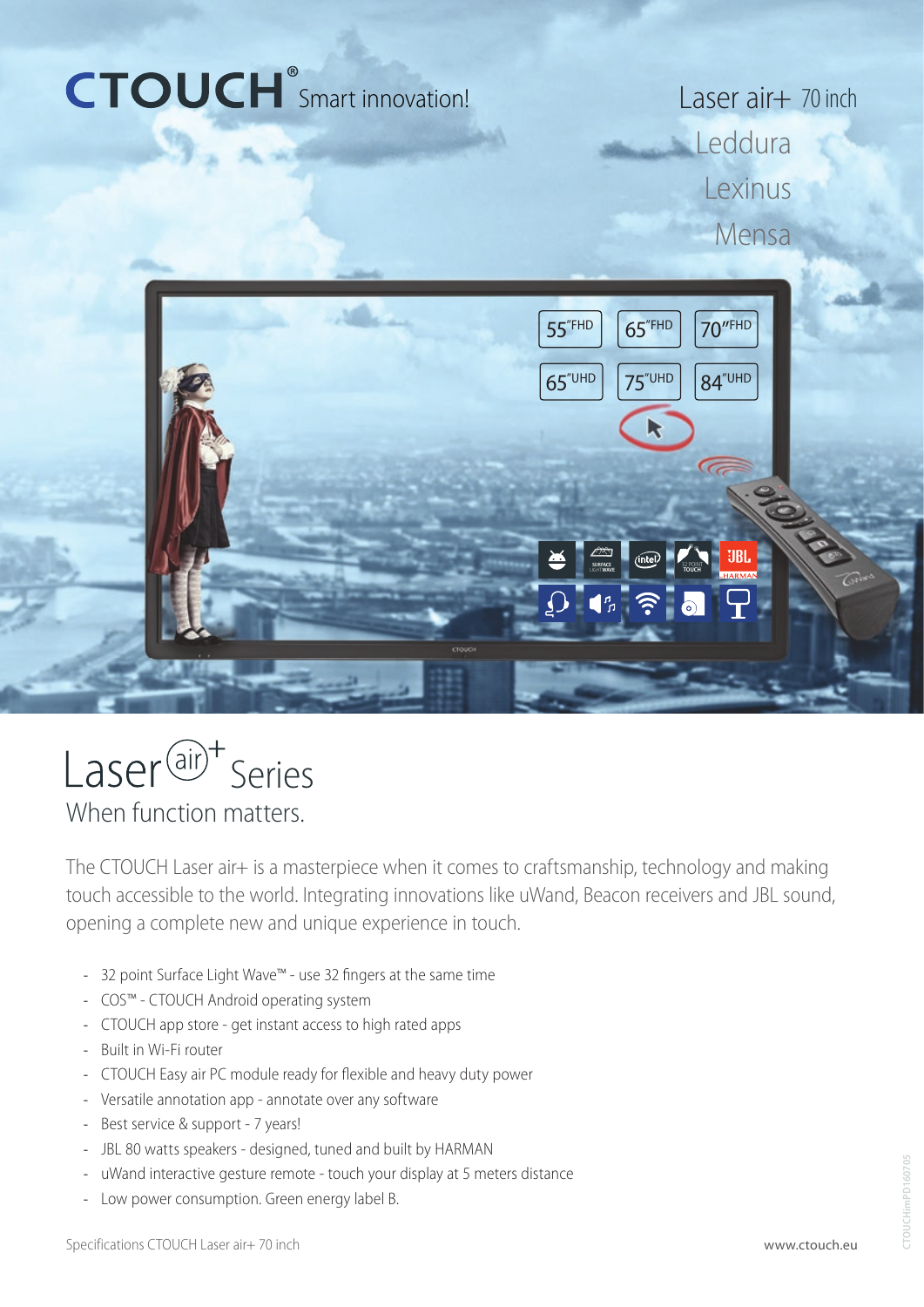# Laser air+ 70 inch

#### **Make every experience great!**

The CTOUCH Laser air+ is a masterpiece when it comes to craftsmanship, technology and making touch accessible to the world. Integrating innovations like uWand and Beacon receivers, opening a complete new and unique experience in a touch world. The technology embedded in the uWand interactive gesture remote giving users fluid and accurate direct control, turning into an intuitive hybrid controller.

Joining forces with partners like JBL®, integrating sound designed, tuned and built by Harman, providing unprecedented audio. Take meetings into a new dimension. Experience the JBL Audio System, an amazing JBL designed speaker system for the CTOUCH Laser air+. The JBL Audio System lets you experience true JBL® high-quality sound for business and education presentations. You've never experienced high-output audio like this from a touchscreen display!

#### **CTOUCH Home screen**

Maximize the flexiblilty in apps and programs with Android 5.0 inside. Combined with the new unique CTOUCH Home screen, every app is within instant reach. Follow meetings with a custom time keeper or annotate over everything! Flexible to adjust to your needs.

#### **Providing extra arm length with uWand**

With the uWand gesture remote you are able to execute touch gestures. Only now you have the freedom of moving away from the screen and interact more with your audience!

This all comes plug and play out of the box.

#### **80 watts to power your presentation**



CTOUCH Laser air+ displays include a JBL speaker system - you can expect great sound. The audio system offers 80 watts of amplification – enabling you to captivate your audience. Experience clear highs and mids, plus exceptional bass – the true JBL sound that you've come to love.

#### **Up to 20 kHz frequency response**

No matter where the Laser air+ is located, the JBL audio system will deliver the full range frequency response associated with its exceptional sound.

#### **Easy direct accessible connections**

2 USB inputs on the screen, provide access to instant presenting, adding or sharing documents. The top USB connection on top back side provides a direct webcam USB connection enabling to video conference instantly.

#### **Multiple touch inputs- less hassle**

One of the + advantages of the CTOUCH Laser air+ displays, is the freedom to connect multiple devices without reconnecting the touch cable. CTOUCH includes 4 touch connectors. 1 automatic switch for the PC module, 1 for the Android and 2 automatic switchers for external devices. No hassle with with touch cables or switches- easy as that!

#### **Smart energy saving**

The ambient light sensor automatically adjusts the displays brightness to the most convenient eye sight. The backlight mute function provides a digital curtain to manage the focus of the audiences and create extra attention on the display when needed. You even don't have to close programs, by a simple tap you're back in business. Now that's energy & money saving with the Laser air+!

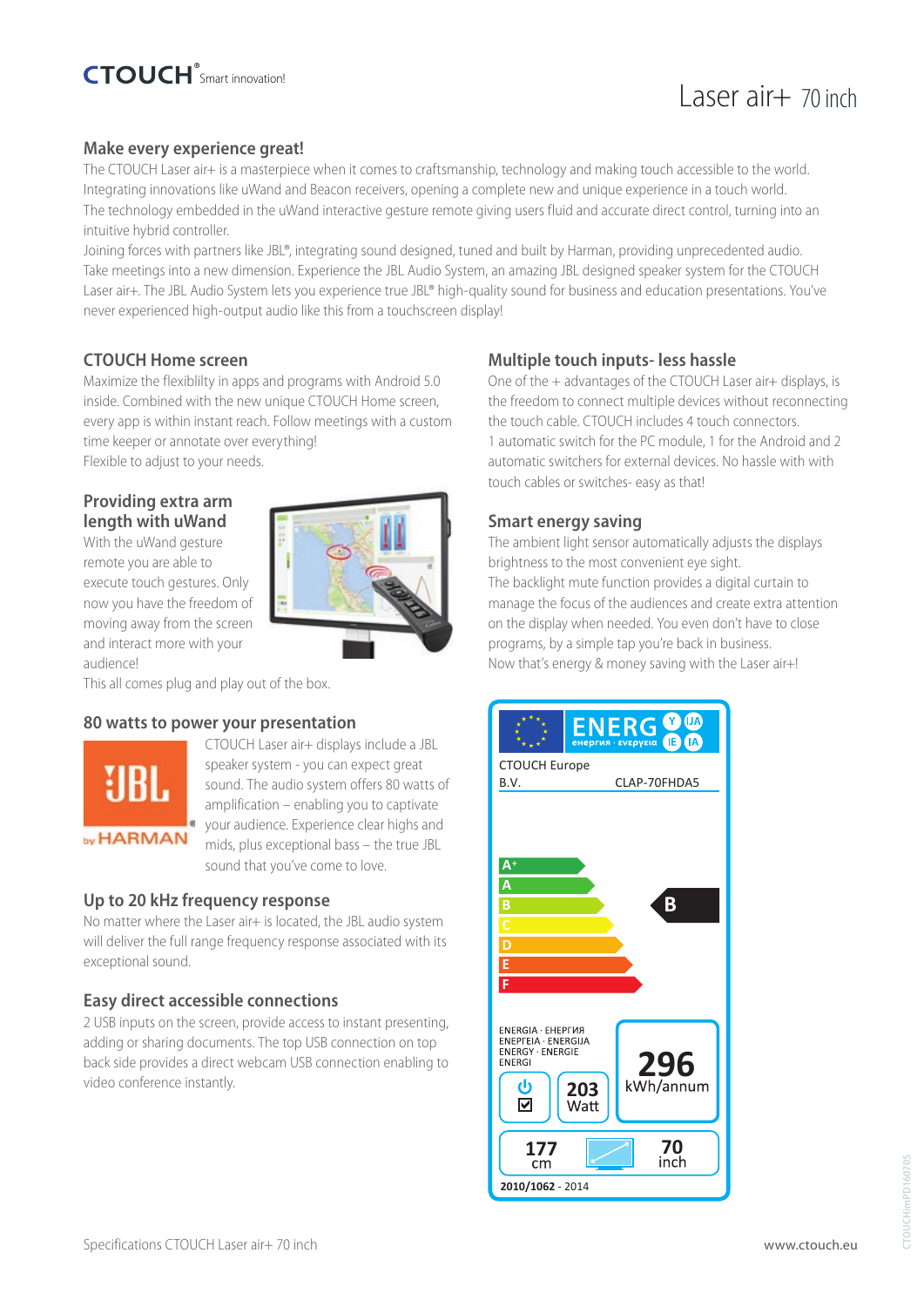

#### **Product number**

• 32 Point touch - black bezel: 10051782

#### **Touch system**

- Touch system: Surface Light Wave
- Touch points: 32 points
- Touch tool: Hand or other solid (soft tip) object
- Accuracy:  $\pm$  3 mm
- Read speed: 140 responses per second
- Response time: 7.1 ms
- Effective screen size (mm): 1538.880 (W) x 865.620 (H)
- Interface: USB 1.1 compatible (full speed) HID compliant, Plug & Play compatible, USB 2.0
- Supported OS: Windows, Mac and Android
- Touch driver: Not required for 20 points (under Windows and Android); 32 points need driver (under Windows)

#### **Panel**

- Diagonal size: 69.5" (1765.3 mm)
- Panel resolution: 1920 x 1080
- Recommended resolution: 1920 x 1080
- Brightness (Nits): 350 cd/m<sup>2</sup>
- Contrast ratio: 4000 : 1
- Response time: 8 ms
- Aspect ratio: 16 : 9
- Display colour: 1.07 Billion colours (10-bit)
- Pixel pitch (mm):  $0.802$  (W)  $\times$   $0.802$  (H)
- Back light unit: Direct type LED
- Anti reflective glass: Yes

#### **Connectivity**

- Video input (digital): HDMI x 2, DP x 1, USB 2.0 x 1, USB 3.0 x 2
- Video input (analogue): VGA IN x 3, VGA OUT x 1, AV IN (mini jack) x 1
- Audio input: x 3
- Audio output:x 1 (SPDIF)
- USB (for touch) x 2
- uWAND sensor beacon: Yes
- Network controllable input: RS232C, LAN IN

#### **Features / Convenience**

VIDEO

- PSM: Warm / Cool / Normal
- Picture mode: Dynamic / Standard / Soft / User
- Freeze function: Yes
- Backlight mute function: Yes
- Ambient light sensor (auto adjust backlight): Yes
- SOUND Designed, tuned and built by HARMAN
- Transducers: Stereo JBL 3-Way Speakers (tweeter, mid-range and woofer)
- Amplifier power: 80 watts
- frequency range: 60Hz 20kHz

#### FUNCTION

- Touch OSD: Via home button: Yes
- Languages: English
- Internal CTOUCH Easy air PC module slot: Yes

Laser air+ 70 inch

- uWAND interactive gesture remote: Yes
- HDCP compliance: 2.2

#### **Dimensions and Quality approvals**

- Dimensions (mm): 1627.6 (W) x 967.6 (H) x 115 (D)
- Product weight: 78 kg
- VESA mount (mm): 400 (W) x 400 (H)
- Green approvals: RoHS compliant
- Regulatory approvals: CE
- ISO standard: ISO9001 and ISO14001
- Thickness of safety glass: 5 mm

#### **Total cost of ownership**

- Service & warranty: 7 years warranty
- Power consumption nominal: 203 W
- Power consumption sleep mode: 0.5 W

#### **Product accessories- Included**

- Accessoires pack: Power cable, USB cable, HDMI cable, remote, touch pen, Quick start guide
- Annotation: Yes, annotate over any software application
- Gesture recognition: Yes, refer to CTOUCH manual
- uWAND interactive gesture remote: Yes, special remote included

#### **Android**

- System version: 5.0.1
- CPU: ARM Cortex A53 1.5 GB (64 Bit 4 Core)
- $\bullet$  GPU: Mali-450
- RAM: 2 GB
- ROM: 16 GB

#### **Extras**

CONNECTIVITY

| • Easy air PC Module i3: | 10052021 |
|--------------------------|----------|
| • Easy air PC Module i5: | 10052022 |
| • Easy air PC Module i7: | 10052023 |

SUPPORT & TRAINING

- Support and training programs: On request
- SOFTWARE
- Oktopus & more on the CTOUCH software portal: On request MOUNTING
- CTOUCH Wallom wall lift electric: 10080201
- CTOUCH WMT mobile lift electric: 10080212
- CTOUCH WMT tilt table electric: 10080302

#### **Logistics information**

- Box size (mm): 1755 (W) x 1111 (H) x 230 (D)
- Gross weight: 90 kg
- EAN no.: 8718868301857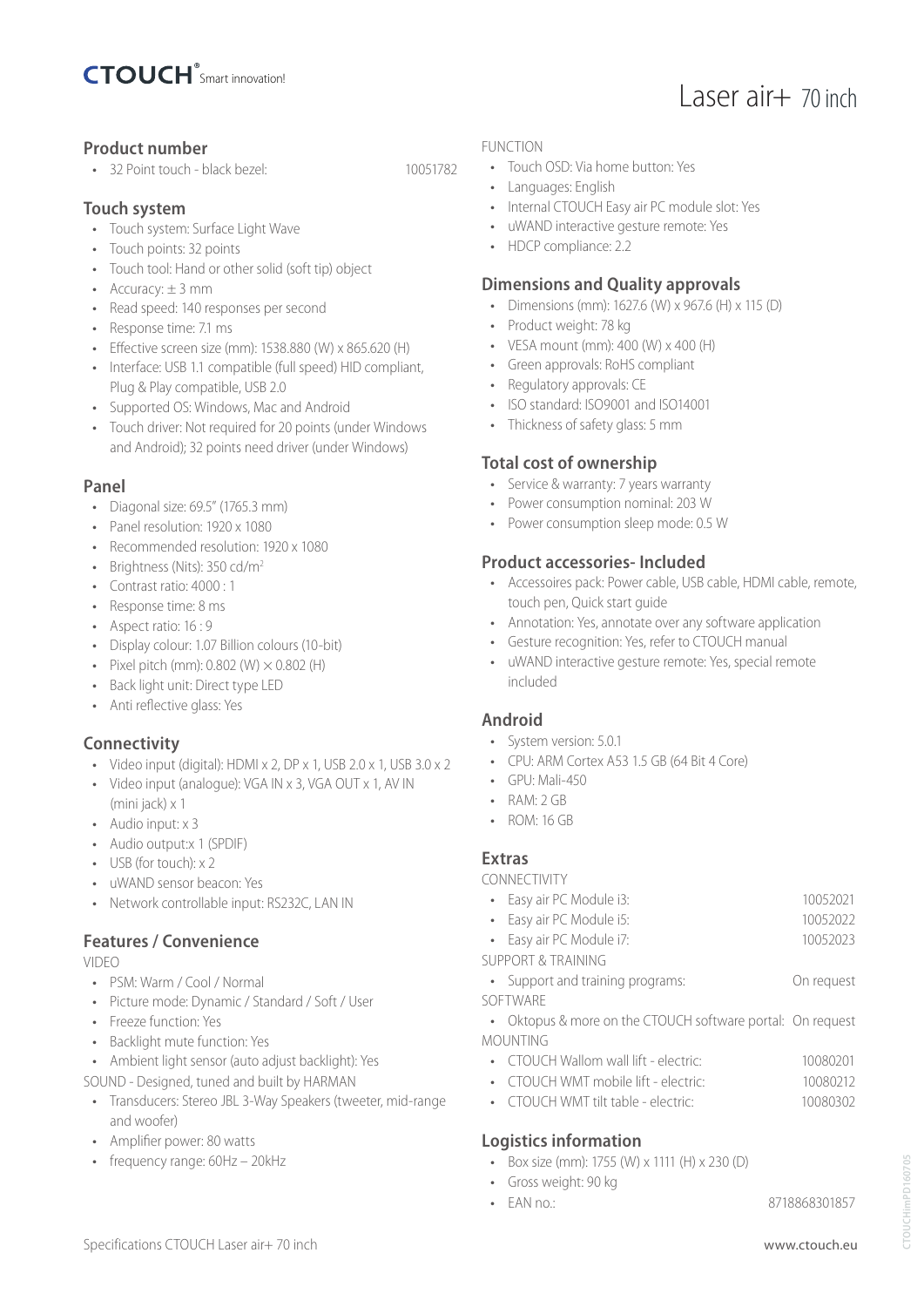

### **Viewing the control panel**



|               | USB(2.0)(for camera)                        | This port is connected to PC when current source is PC (internal Easy air PC), but is changed<br>to Android if current source is Android Launcher.<br><b>Note:</b> Please open the dust cover before being used.                                                                                                                                                                                       |
|---------------|---------------------------------------------|--------------------------------------------------------------------------------------------------------------------------------------------------------------------------------------------------------------------------------------------------------------------------------------------------------------------------------------------------------------------------------------------------------|
| $\mathcal{L}$ | Internal PC module slot                     | Insert the CTOUCH Easy air PC module (Optional).                                                                                                                                                                                                                                                                                                                                                       |
| 3             | Power LED<br>Remote control sensor<br>Power | Red: In standby mode.<br>White: In power on mode.<br>Aim the remote control towards this spot on the CTOUCH interactive display.<br>Switch the CTOUCH interactive display power on or off.<br>Note: When the CTOUCH interactive display is turn on, press to display the navigation bar,<br>if this button is pressed about two seconds to turn off the CTOUCH and put the display in<br>standby mode. |
| 4             | ш<br>ě                                      | USB port for CTOUCH Android Launcher.                                                                                                                                                                                                                                                                                                                                                                  |
|               | œ<br>$\overline{\phantom{a}}$ PC            | USB for Easy air PC module.<br>Note: If no Easy air PC, the USB port has no function.                                                                                                                                                                                                                                                                                                                  |
| 6             | AC IN                                       | Plug the AC cord into this jack .(AC 100-240V 50/60Hz).                                                                                                                                                                                                                                                                                                                                                |
| 7             | Fuse                                        | 12A 250V.                                                                                                                                                                                                                                                                                                                                                                                              |
| 8             | Power Switch                                | Push to (I) to connect the power, push to (O) to cut off the power.                                                                                                                                                                                                                                                                                                                                    |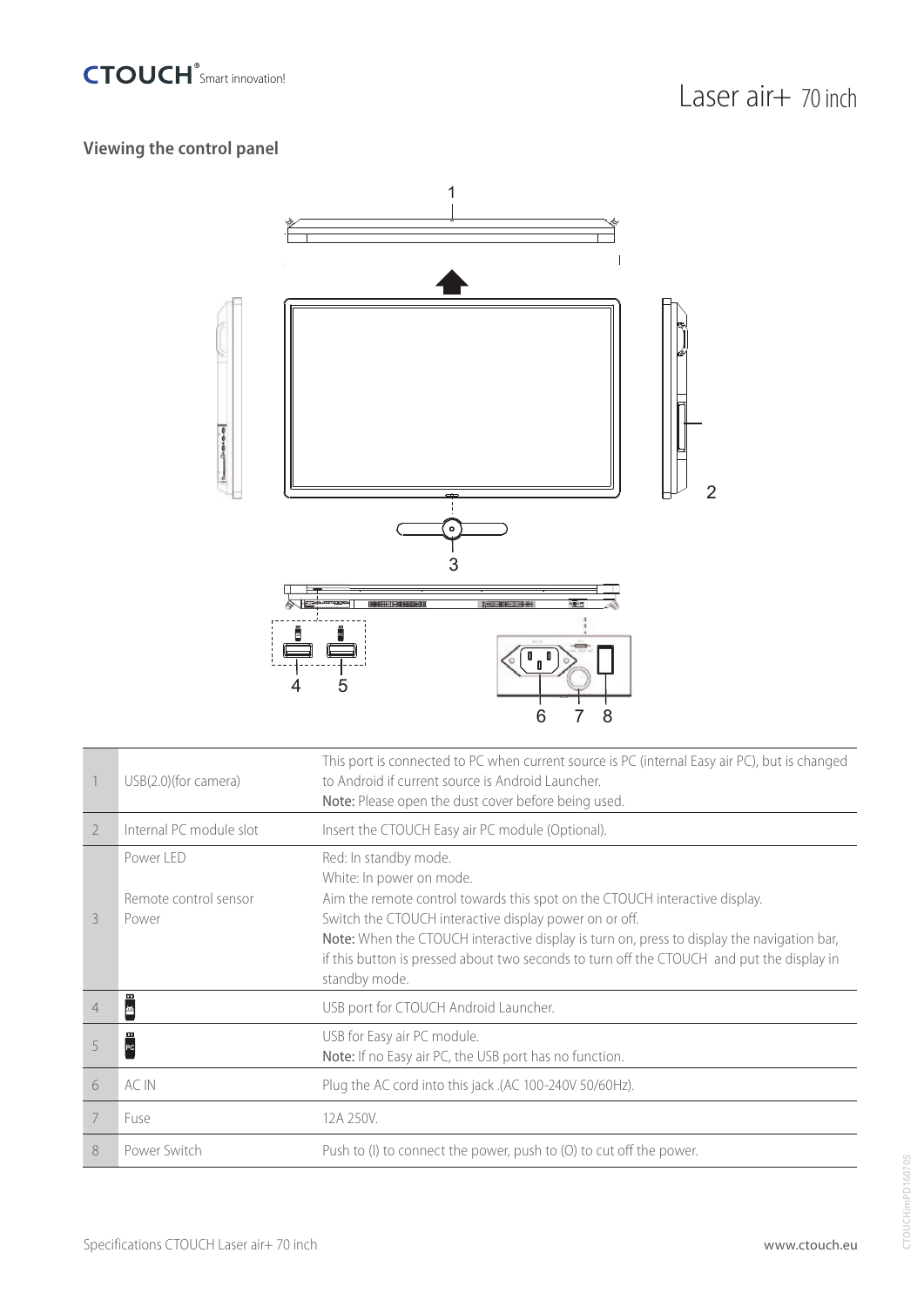

## **Viewing the connection panel**



|                | VGA OUT                  | Output for the currently selected VGA IN 1/2/3 signal.                                                                                                                                                          |
|----------------|--------------------------|-----------------------------------------------------------------------------------------------------------------------------------------------------------------------------------------------------------------|
| 2              | VGA IN 1/2/3             | Connect the video/audio for a computer to these ports.                                                                                                                                                          |
| 3              | USB2.0/3.0               | Connect USB devices to these ports.                                                                                                                                                                             |
| $\overline{4}$ | <b>HDMI1/2 IN</b>        | HDMI1(MHL): Connect an MHL - enabled device such as a cell phone to this jack to view<br>the external device's screen on your screen.<br>HDMI2(ARC): Connect an ARC-enabled home theater receiver to this jack. |
| 5              | DP (Display Port) Input  | Connect an external device to DP out jack.                                                                                                                                                                      |
| 6              | Ξ<br>(Antenna)           | Wi-Fi antenna.                                                                                                                                                                                                  |
| 7              | TOUCH OUT1/2             | Output the touch for external devices connected to HDMIx, DP or<br>VGAx port which support touch system.<br>Note: By default TOUCH OUT 2 has priority over TOUCH OUT 1, this can be altered in the<br>menu.     |
| 8              | RS232                    | For control and monitoring screen via RS232 protocol.                                                                                                                                                           |
| 9              | WAN IN                   | The built-in router input port. Connect to the external network.                                                                                                                                                |
| 10             | LAN OUT                  | The built-in router output port. Connection to another computer or other Internet<br>enabled devices                                                                                                            |
| 11             | AV IN                    | Input port for composite video.                                                                                                                                                                                 |
| 12             | S/PDIF digital audio OUT | Connect an optical audio cable.                                                                                                                                                                                 |
| 13             |                          | Connect a 3.5 mm Mini Jack. The CTOUCH interactive display is the current audio output.                                                                                                                         |